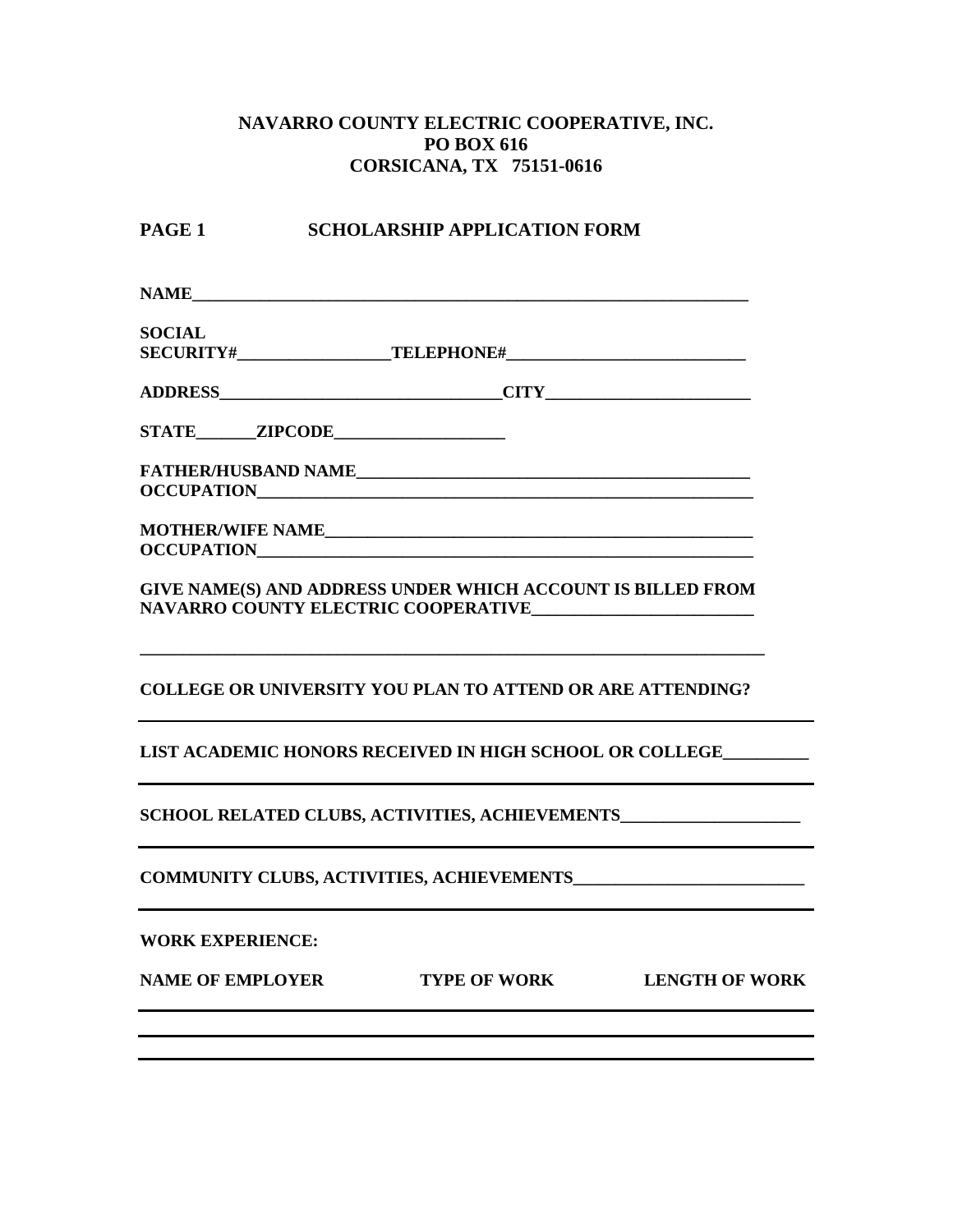## **PAGE 2 SCHOLARSHIP APPLICATION FORM**

**ON THIS PAGE WRITE IN YOUR OWN HANDWRITING:**

# **"MY FUTURE LIFE PLANS, MY CAREER GOALS, AND HOW THIS SCHOLARSHIP WILL HELP ME OBTAIN THESE".**